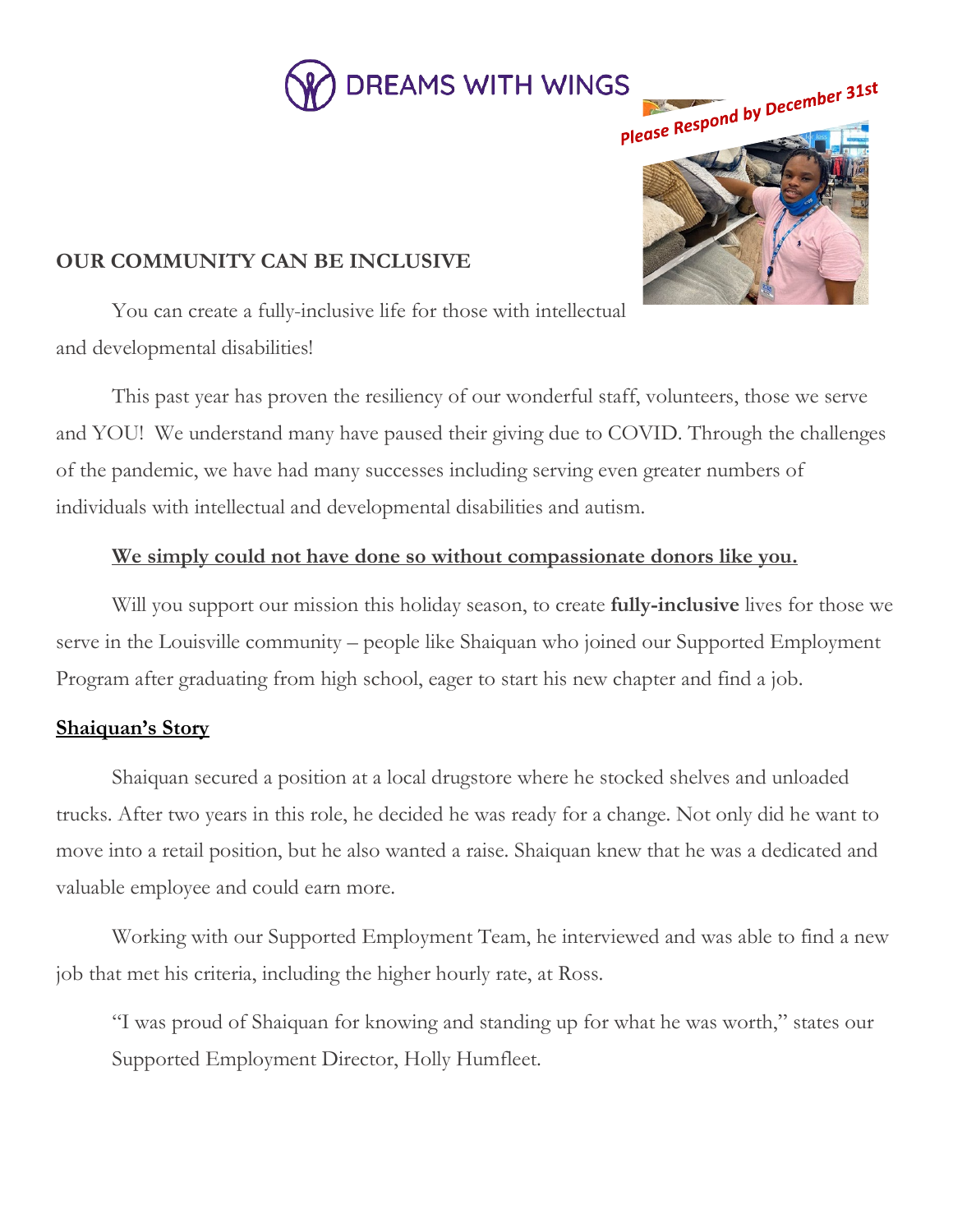## **YOUR Role**

You can help people reach their full potential – whether it is through supported employment, residential services, summer camp and education programs for children, teens and young adults, therapy programs, and more!

# Will you give by December 31, to empower those with disabilities to live their best **life?**

You can make sure individuals with intellectual and developmental disabilities and autism start 2022 with what they need:

For just **\$25**, you provide gasoline for vans to transport clients to work, play and activities.

For just **\$50**, you provide a specialty instructor (for dance, art, music….)

With **\$100**, you provide job coaching hours at someone's workplace.

With **\$150**, you can sponsor meaningful educational, vocational and social opportunities.

With **\$250**, you give a child a fun-filled week at camp.

**Thank you for your compassion and concern for our friends counting on you!** Your support of Dreams With Wings will help people accomplish their goals and live their dreams while recognizing their strengths, talents and abilities.

Wishing you a joyful holiday season!

Jenfer C. Geommeyer

Jenifer Frommeyer Executive Director

P.S. Your gift gives respect, connection, self-sufficiency, dignity and hope. **It's easy to donate online through our secure page. Please give as generously as you are able by December 31<sup>st</sup>!** Only you can provide desperately needed services for your friends and neighbors with intellectual and developmental disabilities and autism.